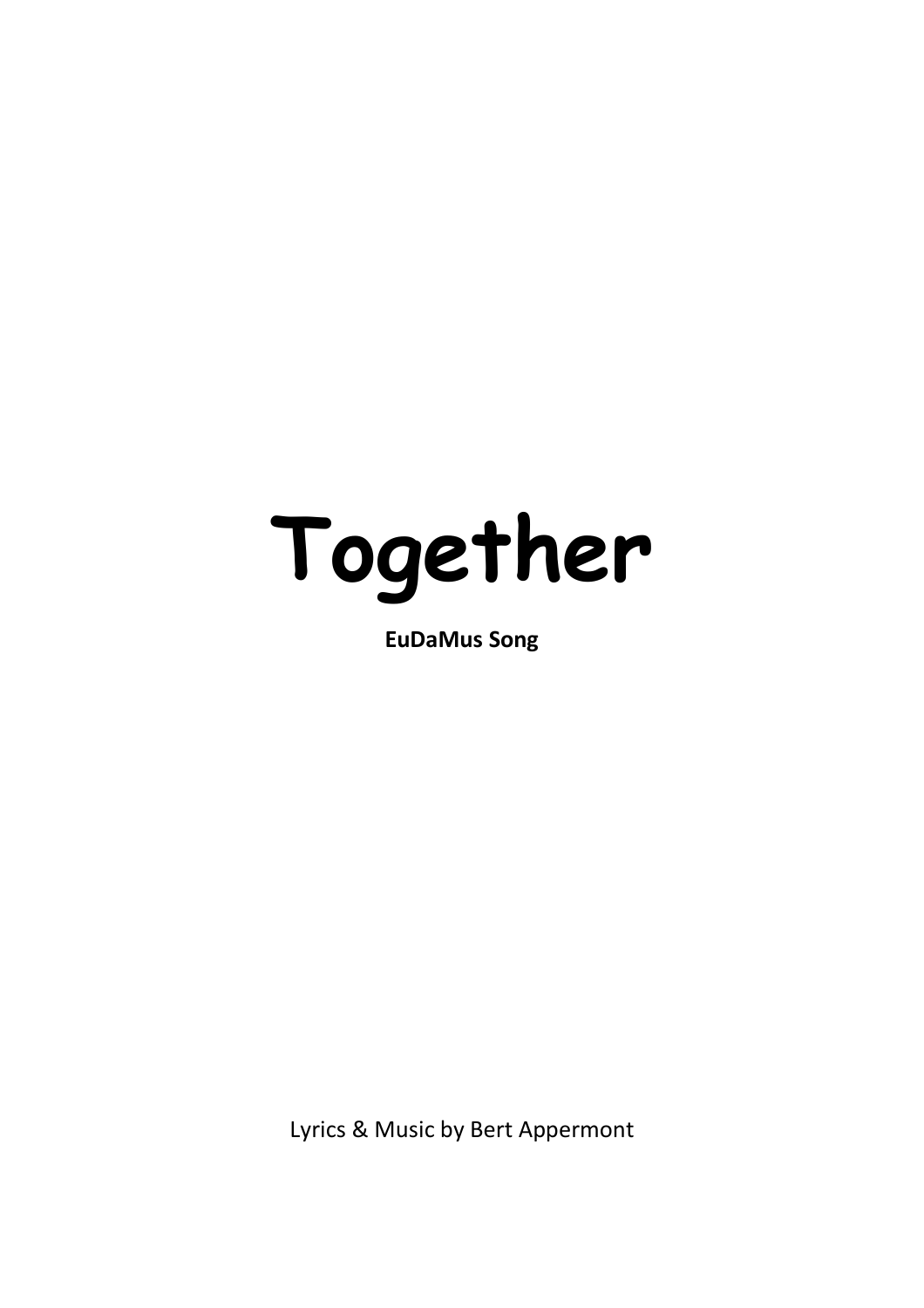### **Introduction**

This song is composed for the **Eu**ropean **Da**y of **Mus**ic in Schools. This day will be organized each year on the 15<sup>th</sup> of March. During the week of 15 March, schools and children in the whole of Europe are invited to sing, play and dance (to) this song. It is commissioned by **EAS**, the **E**uropean **A**ssociation of Music in **S**chools.

The lyrics are inspired by words and phrases of children from different European countries.

There are 2 versions: of the song:

- Version 1 is meant to be sung by children between the age of 3 and 12 years.
- Version 2 is meant to be sung by children older then 12 or choirs of all possible ages.

Both versions can be used simultaneously, for example verse 1 can be sung by primary school children and verse 2 by secondary school children.

#### There are many performance options:

The last chorus can be sung or played as a canon with different groups starting to sing one after another each other. It is also possible to repeat the same 8 bars of chorus 1. Soloists can sing the verse or bridge (rap), instruments can be added… There is a version of the chorus for orff-instruments and Instrumental parts of the canon are provided in different transpositions.

When you want to take part in making a video montage of the song, it is best to use the provided backing track as an accompaniment. The stable tempo and similar sound will help to edit the various clips and create a successful compliation.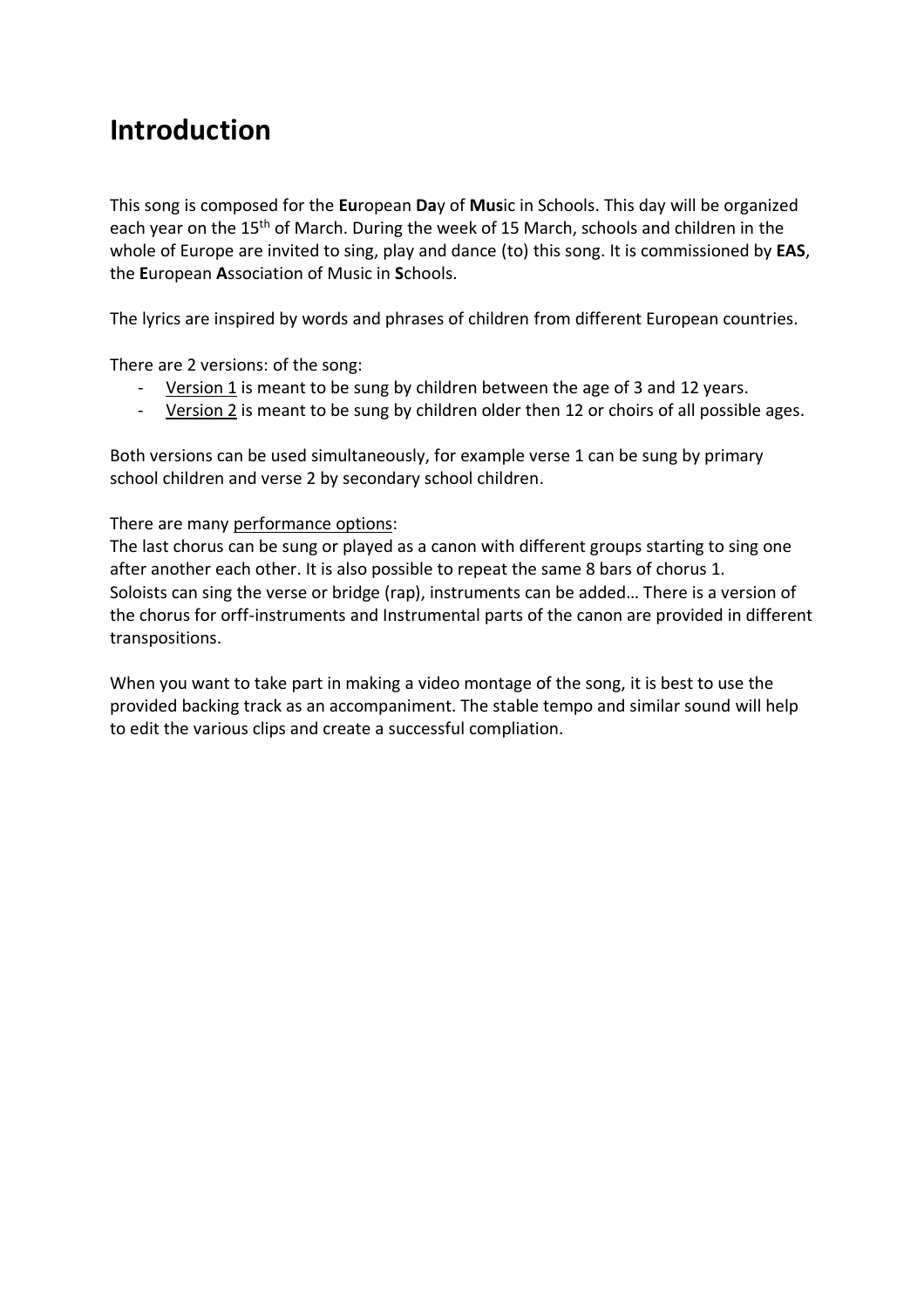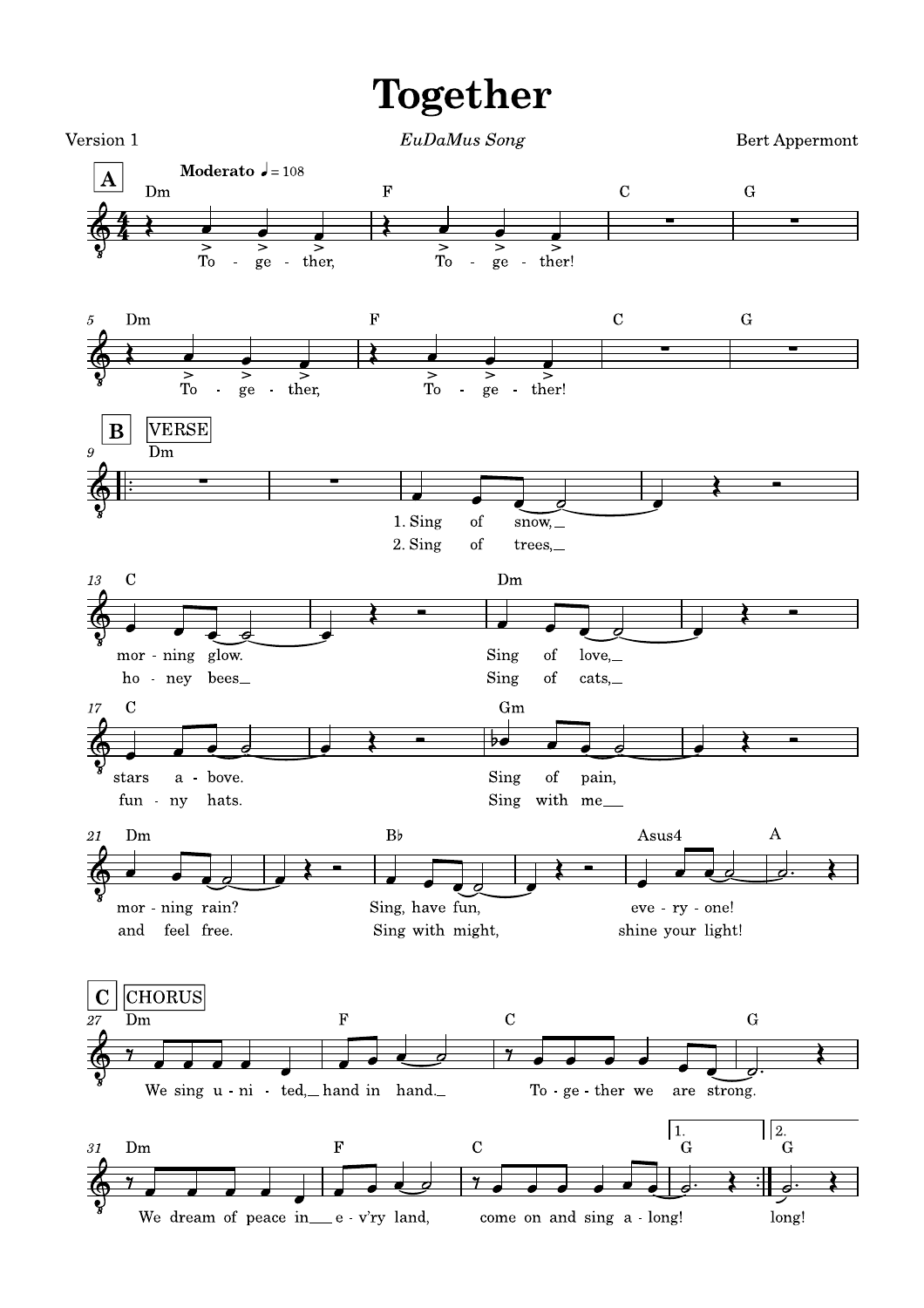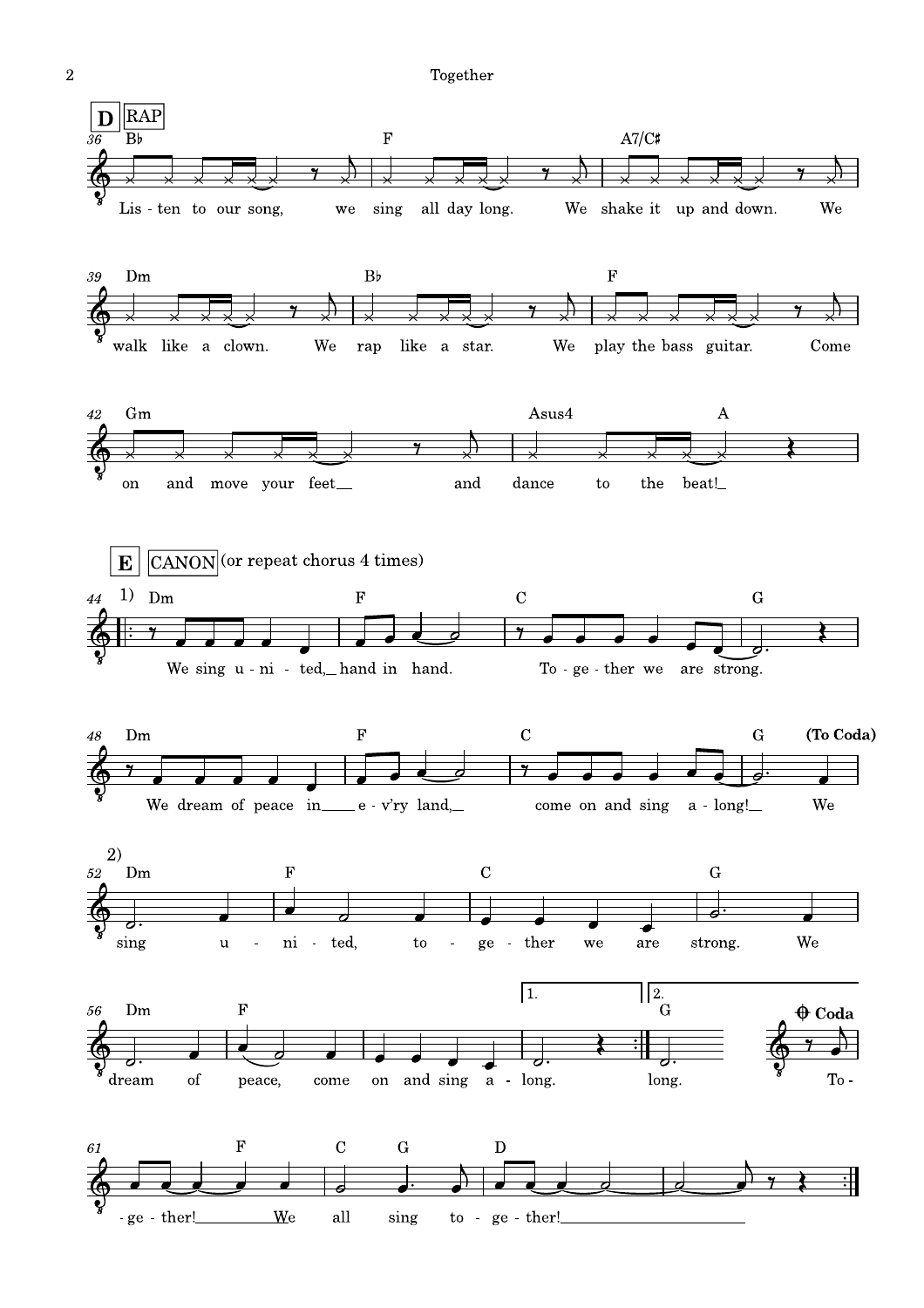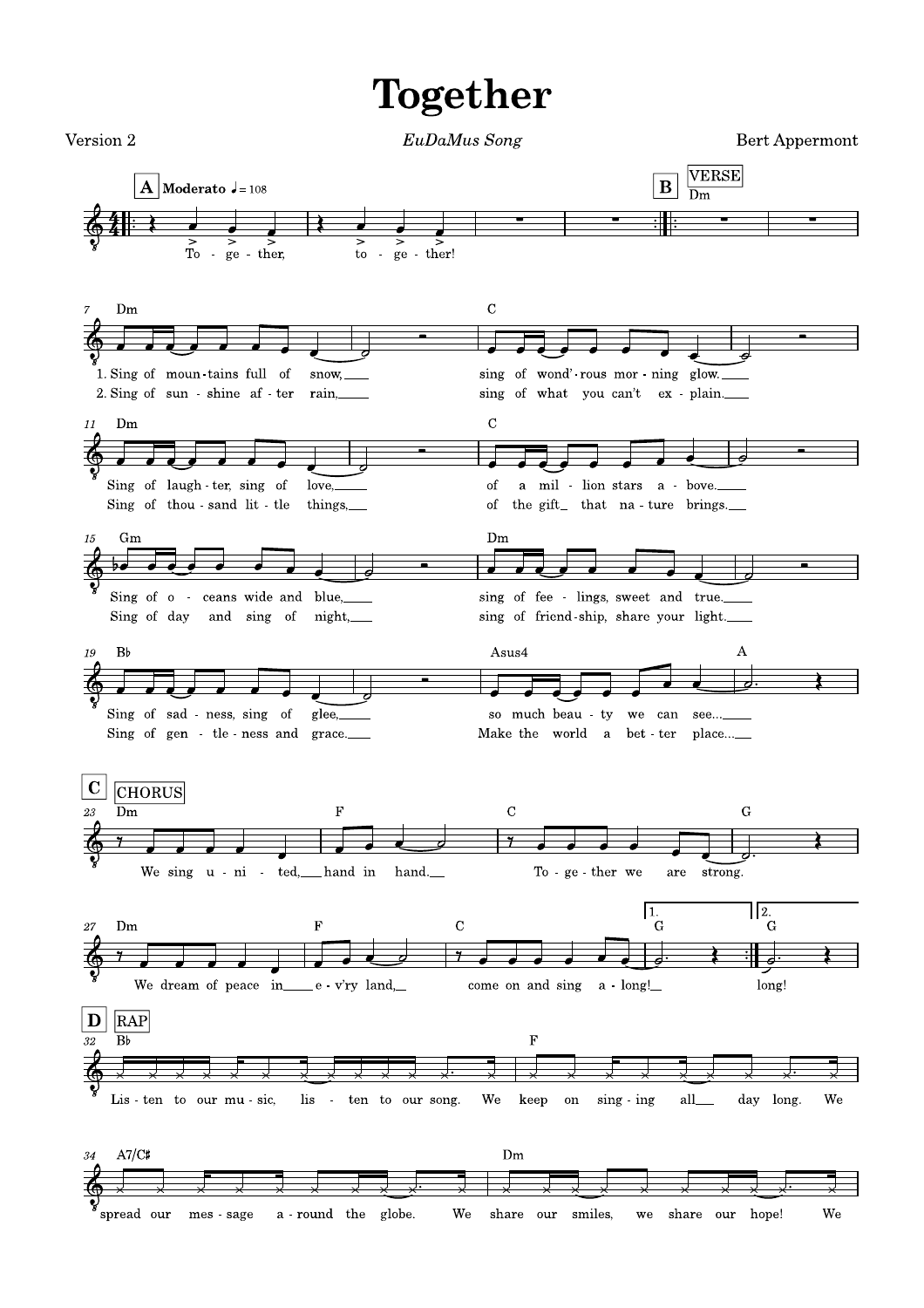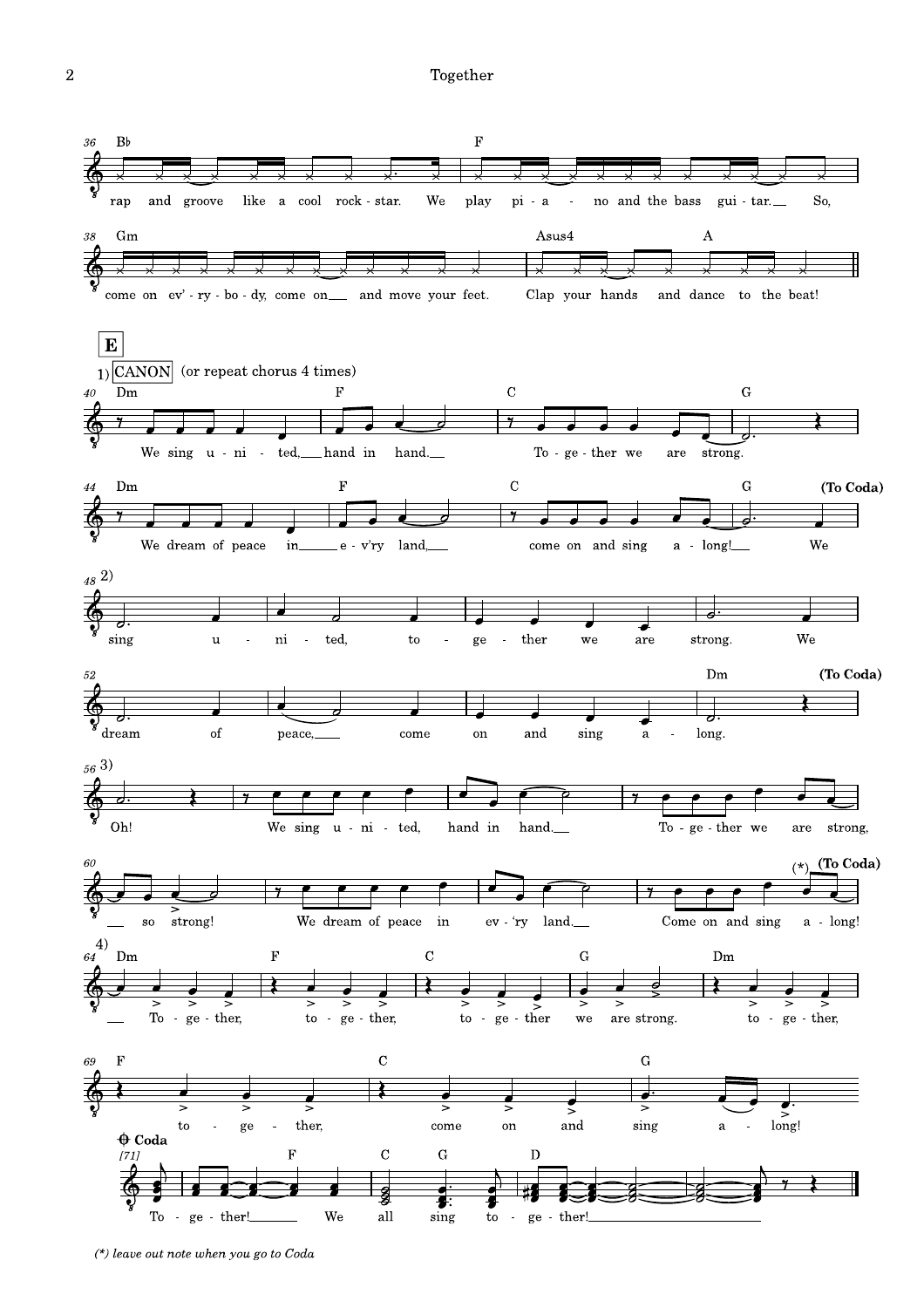#### Didactical Arrangement

Bert Appermont



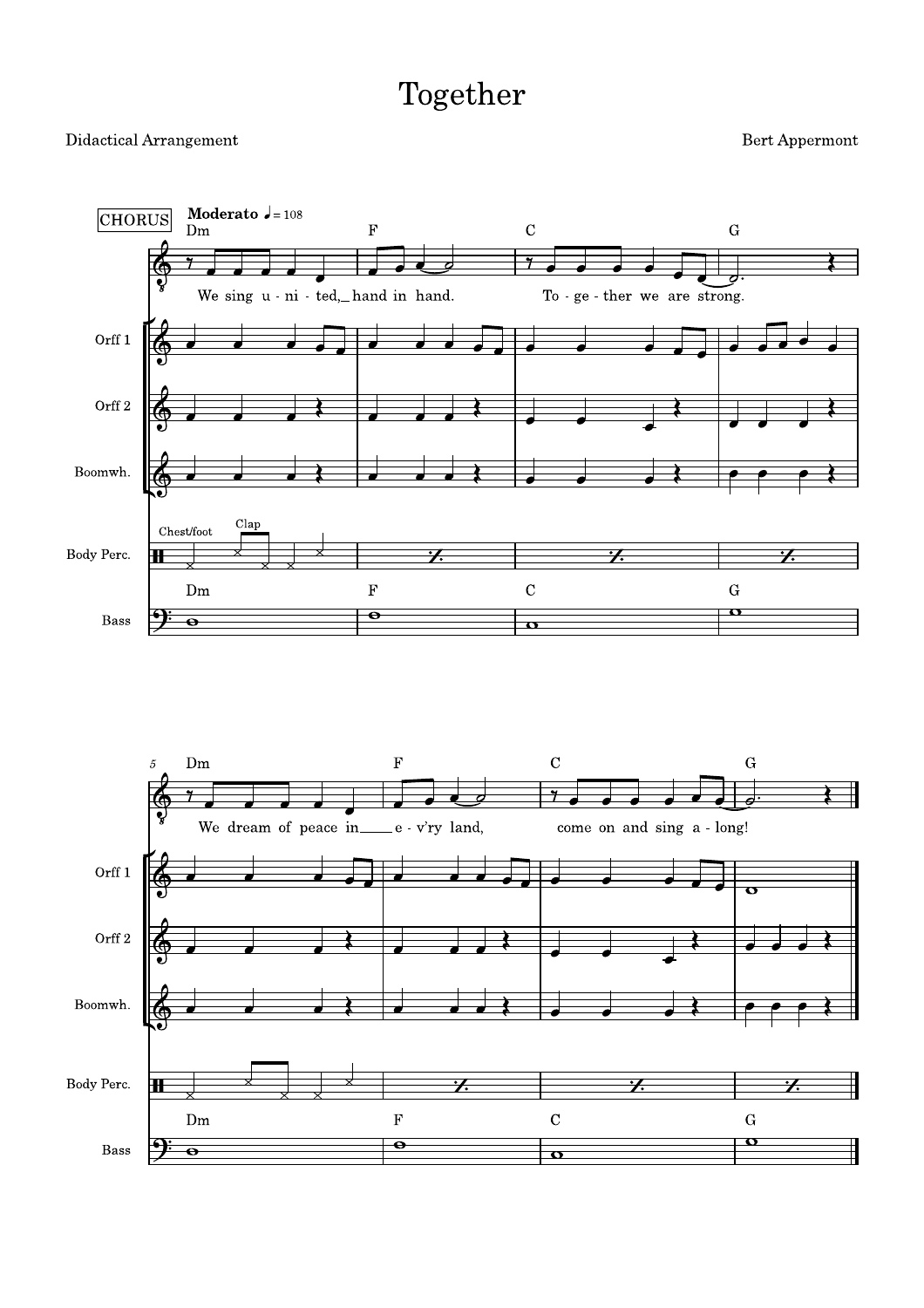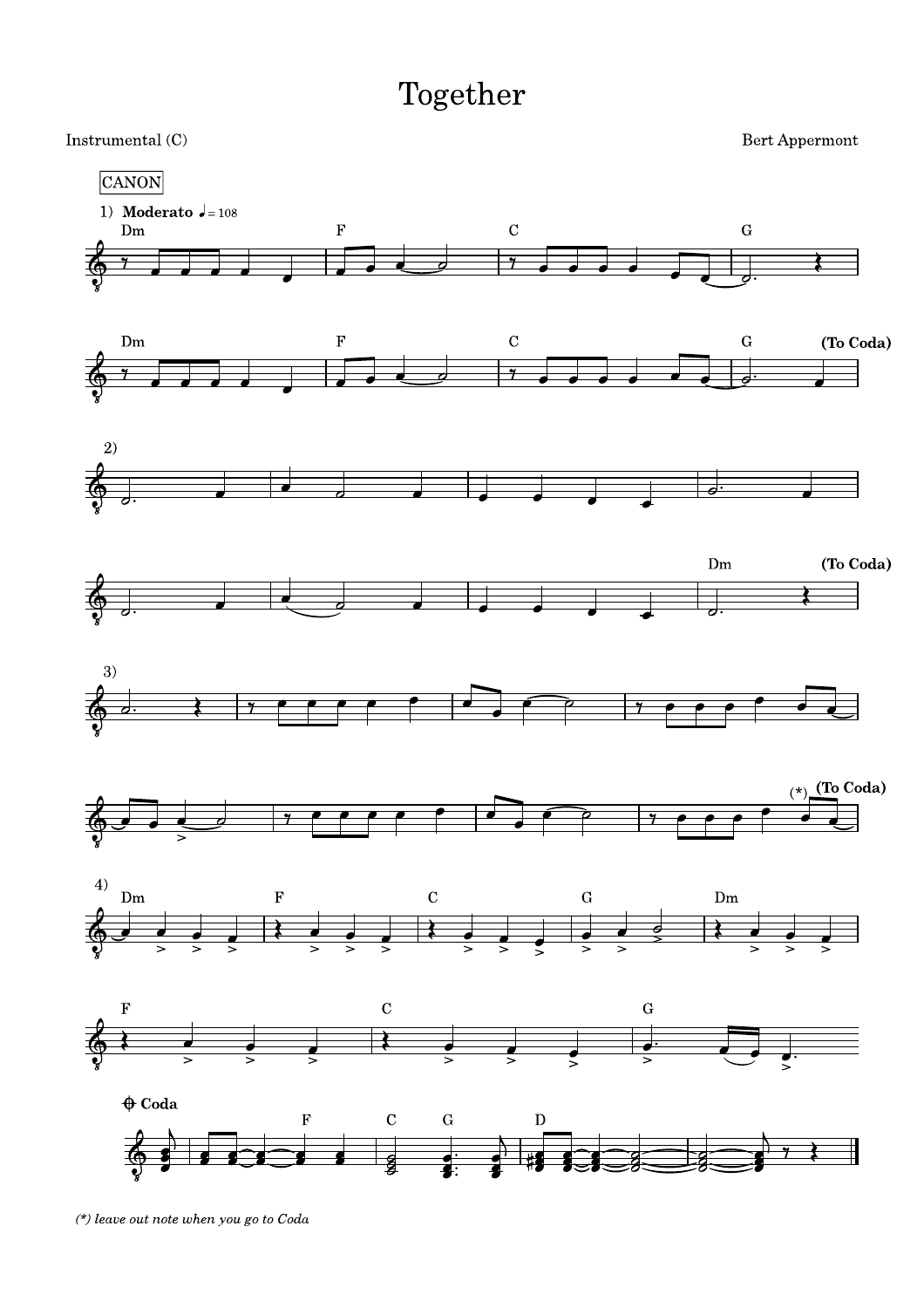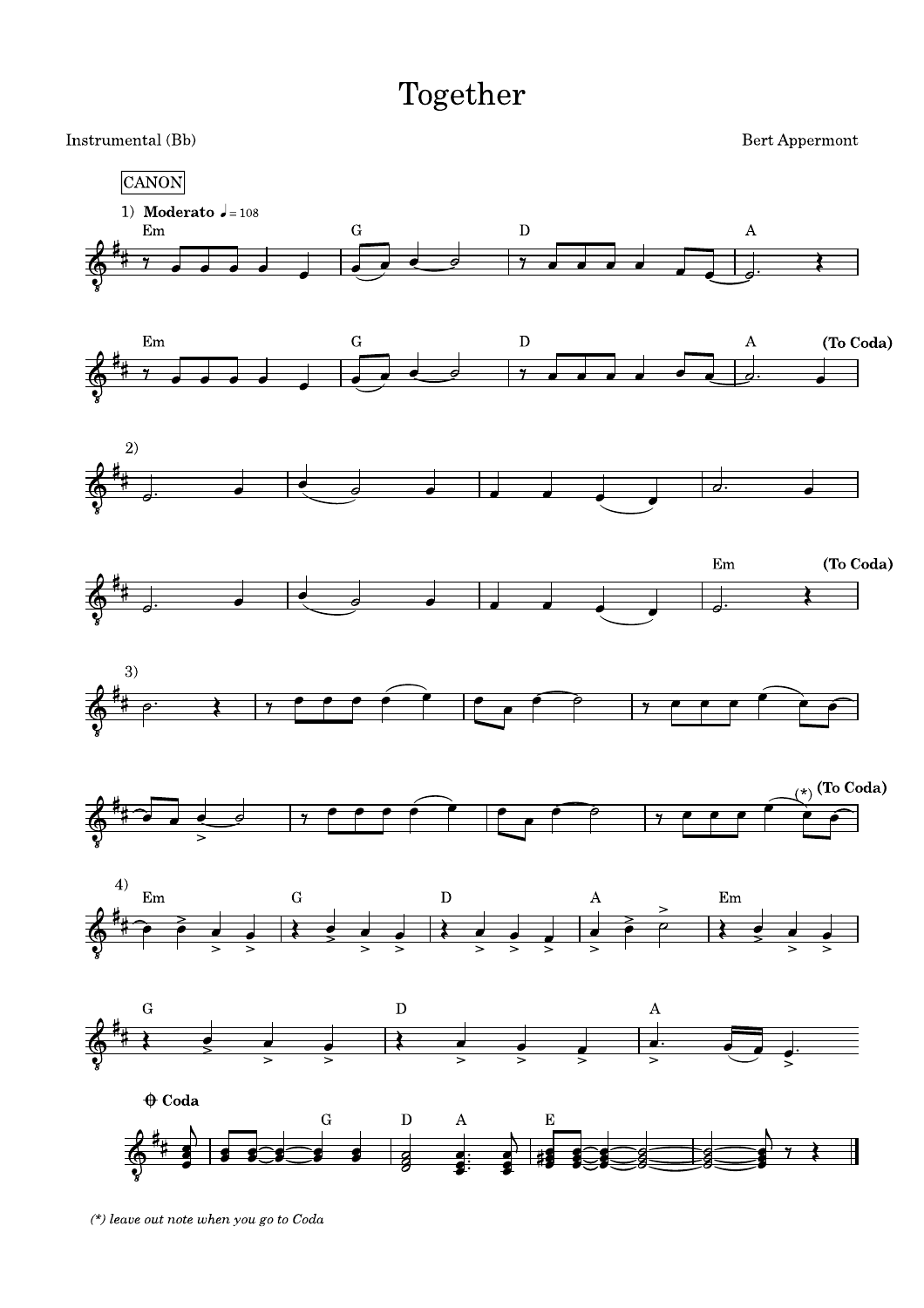